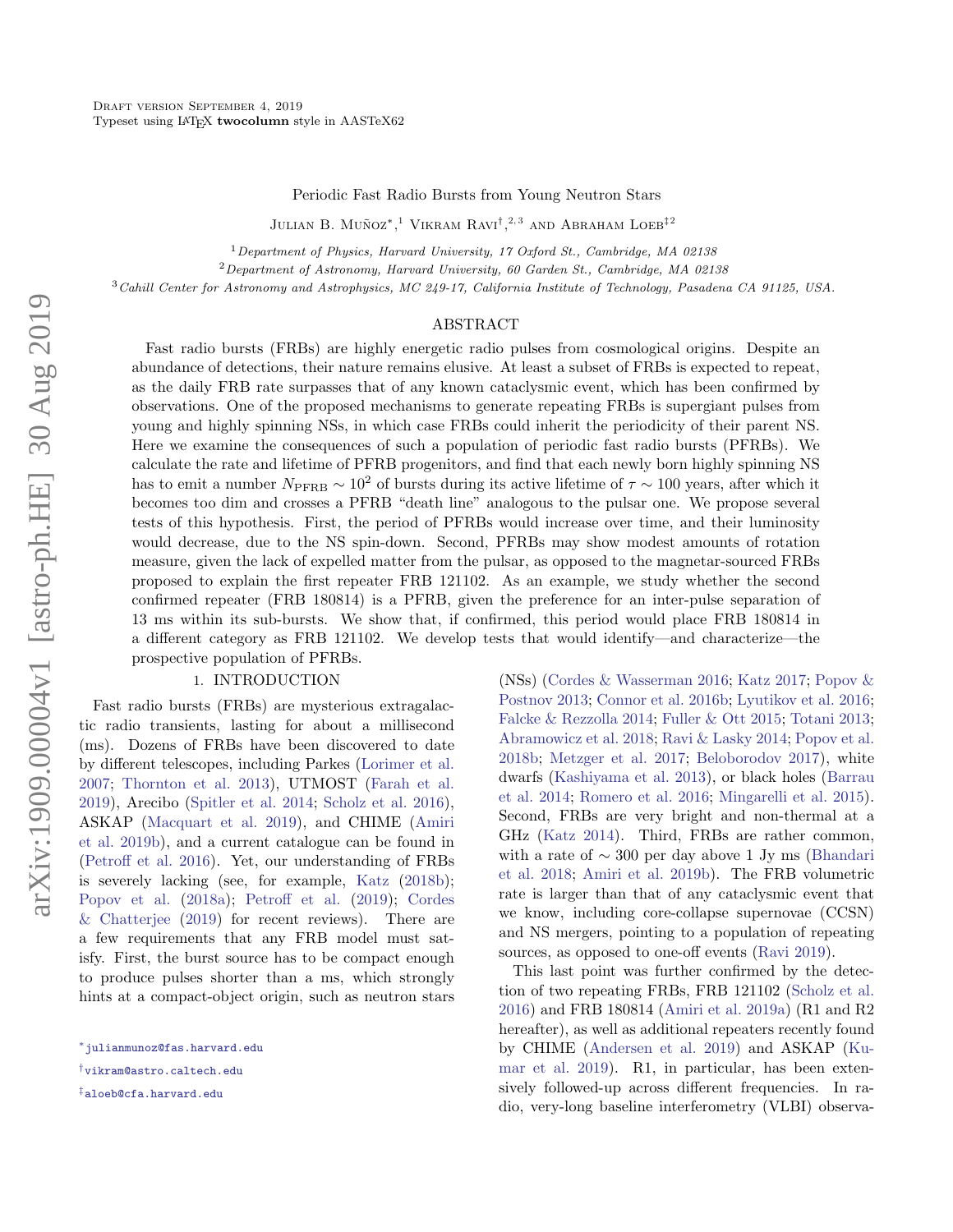tions were able to place R1 in a star-forming galaxy at  $z = 0.19$ , confirming for the first time the cosmological origin of FRBs [\(Tendulkar et al.](#page-7-16) [2017;](#page-7-16) [Marcote et al.](#page-7-17) [2017\)](#page-7-17). Additionally, a persistent radio source coincident with R1 was found [\(Chatterjee et al.](#page-6-19) [2017\)](#page-6-19), hinting at a highly relativistic wind nebula [\(Metzger et al.](#page-7-12) [2017;](#page-7-12) [Be](#page-6-11)[loborodov](#page-6-11) [2017\)](#page-6-11). Interestingly, R1 seems distinct from other FRBs, as it shows a rotation measure RM  $\sim 10^5$ rad m−<sup>2</sup> [\(Michilli et al.](#page-7-18) [2018;](#page-7-18) [Gajjar et al.](#page-6-20) [2018\)](#page-6-20), which is at least three orders of magnitude larger than the RM measured for any other FRB [\(Ravi et al.](#page-7-19) [2016;](#page-7-19) [Masui](#page-7-20) [et al.](#page-7-20) [2015\)](#page-7-20), including repeaters [\(Andersen et al.](#page-6-17) [2019\)](#page-6-17).

A concordance model has been developed to explain the data on R1. In this model, flares from a young magnetar power the FRB emission through a maser synchrotron instability [\(Popov & Postnov](#page-7-7) [2013;](#page-7-7) [Waxman](#page-7-21) [2017;](#page-7-21) [Metzger et al.](#page-7-22) [2019\)](#page-7-22), whereas the persistent radio source is sourced by the pulsar wind nebula (PWN) energized during the early life of the NS [\(Katz](#page-6-21) [2016b;](#page-6-21) [Murase et al.](#page-7-23) [2016;](#page-7-23) [Metzger et al.](#page-7-12) [2017;](#page-7-12) [Beloborodov](#page-6-11) [2017;](#page-6-11) [Metzger et al.](#page-7-22) [2019\)](#page-7-22). Additionally, the magnetar flares eject ions out of the star, producing an excess of electrons (versus positrons) in the PWN, thus explaining the large RM [\(Metzger et al.](#page-7-12) [2017;](#page-7-12) [Margalit & Metzger](#page-7-24) [2018\)](#page-7-24).

While this magnetar model succesfully explains most data regarding R1, it is far from the only mechanism able to generate FRBs (albeit is worth noting that all mechanisms are hypothetical at this point, and are yet to be confirmed). In particular, it has been shown that supergiant pulses (SGPs; analogous to those of the Crab pulsar [\(Cordes et al.](#page-6-22) [2004;](#page-6-22) [Mickaliger et al.](#page-7-25) [2012;](#page-7-25) [Hankins](#page-6-23) [et al.](#page-6-23) [2003\)](#page-6-23)) from young highly spinning NSs are bright enough to produce observable FRBs [\(Cordes & Wasser](#page-6-5)[man](#page-6-5) [2016;](#page-6-5) [Pen & Connor](#page-7-26) [2015;](#page-7-26) [Lyutikov et al.](#page-7-8) [2016;](#page-7-8) [Connor et al.](#page-6-7) [2016b\)](#page-6-7). In this case the energy reservoir is the rotation of the young NS, which is tapped through its spin-down. We build upon these previous references, and argue that this would give rise to a qualitatively different population of FRBs from the magnetar model, which we label Periodic Fast Radio Bursts (PFRBs). Given the current FRB rate from [\(Ravi](#page-7-15) [2019\)](#page-7-15), we estimate that, if an  $\mathcal{O}(1)$  fraction of FRBs are periodic, each PFRB would have to repeat  $N_{\text{rep}} \sim 200$  times during its lifetime of  $\tau \sim 100$  years in order to explain their daily rate. This is in line with the statistics of SGPs in the Crab pulsar, as shown in [Cordes & Wasserman](#page-6-5) (2016; CW16 hereafter). Moreover, we develop several predictions of this model that can be tested with upcoming FRB data, which will separate a prospective PFRB population from magnetar-induced FRBs.

As an example, we entertain the possibility that R2 is a PFRB. Intriguingly, R2 appears to show a 13 ms period within its sub-pulses. We show that, if confirmed, such a period would imply that R2 is a rotationally driven PFRB, dissimilar from R1. We then predict that, over the next decade, the typical fluence of R2 would drop by a factor of  $\sim$ 2, and its period would increase to  $\sim$  16 ms. Additionally, polarization data of R2 should show a small rotation measure, bounded by  $|RM| \lesssim 80$  rad m<sup>-2</sup>. These three key predictions, qualitatively common to all PFRB candidates, are easily testable with data.

The outline of this paper is as follows. In Sec. [2](#page-1-0) we review the energetics and rates of FRBs, and how to explain them with spinning neutron stars. We lay our predictions in Sec. [3,](#page-4-0) which we discuss in Sec. [4](#page-5-0) before concluding.

## 2. ENERGETICS AND RATE

# 2.1. PFRB Energetics

<span id="page-1-0"></span>We begin by reviewing the energetics of how supergiant pulses (SGPs) can boost the radio emission of a young NS, producing FRBs. This section draws heavily from CW16, as well as [\(Pen & Connor](#page-7-26) [2015;](#page-7-26) [Lyutikov](#page-7-8) [et al.](#page-7-8) [2016;](#page-7-8) [Connor et al.](#page-6-7) [2016b\)](#page-6-7), so the reader familiar with those references might want to skip ahead.

The energy requirements of FRBs are fairly strict, especially if they originate at cosmological distances, as proven by the three localized FRBs to date [\(Chatterjee](#page-6-19) [et al.](#page-6-19) [2017;](#page-6-19) [Ravi et al.](#page-7-27) [2019a;](#page-7-27) [Bannister et al.](#page-6-24) [2019\)](#page-6-24) (although a subpopulation of PFRBs could lurk closer to us (CW16, [Connor et al.](#page-6-7) [2016b\)](#page-6-7). From the ∼ Jy ms fluences observed, at half a Gpc distances, we require radio luminosities  $L_r \geq 10^{40}$  erg s<sup>-1</sup> during the FRB. While this is far too large for all known Galactic NSs (even for the Crab pulsar during a SGP), a young highly spinning NS can reach such luminosities. Given a NS with period  $P$  and period derivative  $\dot{P}$ , the rate at which it loses its rotational energy (its spin-down luminosity) is  $L_{\rm sd} \propto P^{-3} \dot{P}$ . Only a part of this energy is emitted in radio waves, though, which we parametrize through a radio effiency  $\epsilon_r < 1$ . Then, the spin-down luminosity required to emit enough radio energy as a typical FRB is

<span id="page-1-1"></span>
$$
L_{\rm sd} \ge 10^{41} \,\rm erg \,s^{-1} \times \left(\frac{\epsilon_r}{10^{-2}}\right)^{-1} \left(\frac{f_b}{10^{-1}}\right),
$$
 (1)

where  $f_b < 1$  is the beaming factor of the NS.

Here, and throughout this work, we set a radio effiency  $\epsilon_r = 10^{-2}$ , which albeit typical of old pulsars, is anomalously large for a young neutron star [\(Szary et al.](#page-7-28) [2014\)](#page-7-28). Nonetheless, SGPs as those seen in the Crab pulsar [\(Cordes et al.](#page-6-22) [2004\)](#page-6-22), can reach such large instan-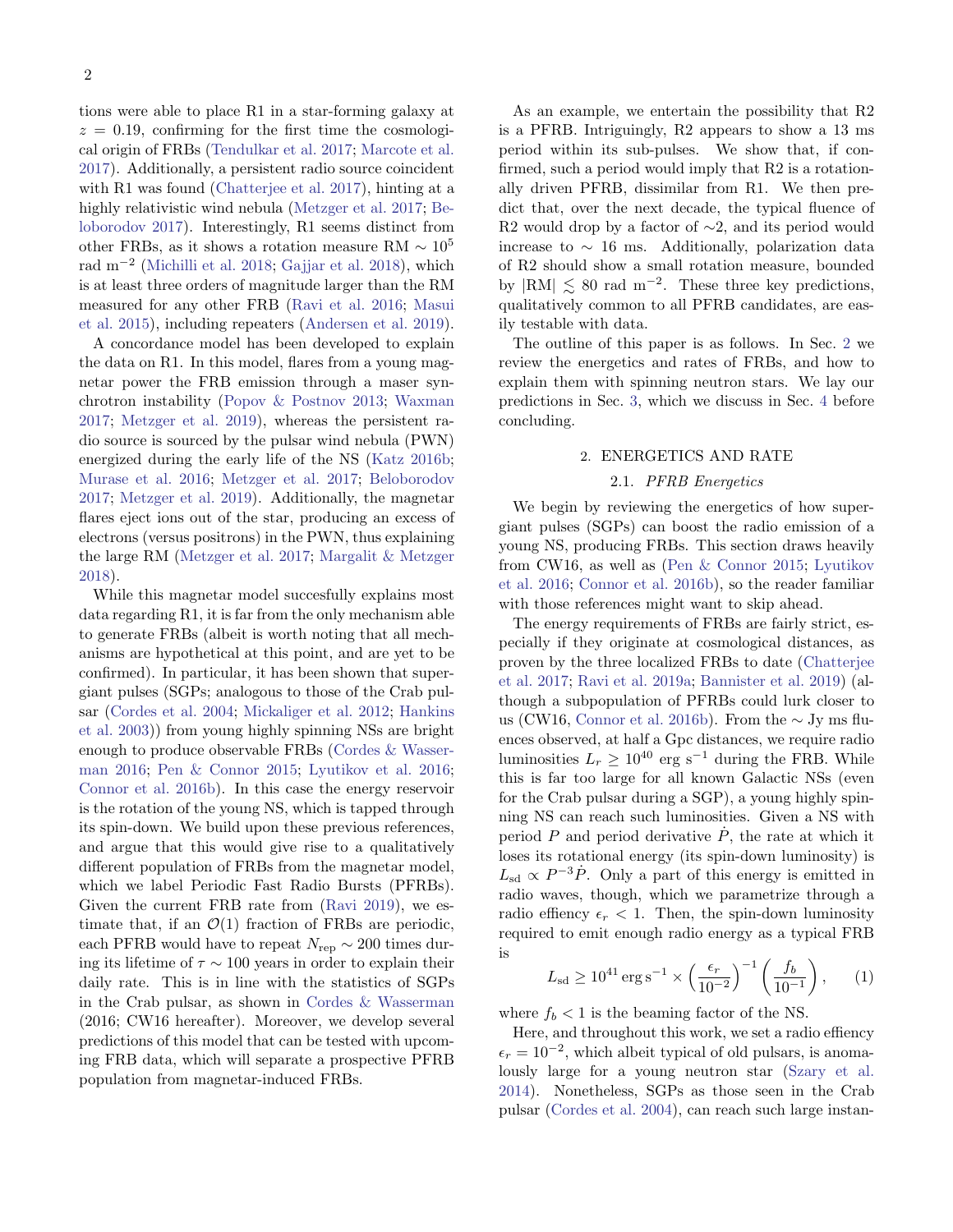taneous radio efficiencies (CW16, [Lyutikov et al.](#page-7-8) [2016\)](#page-7-8). Interestingly, this could explain the episodic nature of some FRBs, as only during periods of intense radio activity (large  $\epsilon_r$ ) would they be observable in the radio.

We show in Fig. [1](#page-3-0) the part of the  $P - \dot{P}$  plane that satisfies the energy requirement of Eq. [\(1\)](#page-1-1), and can thus power PFRBs through their rotational energy alone. These are highly spinning ( $P \leq 20$  ms) young NSs. Interestingly, if we require the PFRB progenitors to be older than 10 years, so that the supernova remnant (SNR) is not opaque to GHz radio emission [\(Metzger](#page-7-12) [et al.](#page-7-12) [2017;](#page-7-12) [Bietenholz & Bartel](#page-6-25) [2019\)](#page-6-25), while still being rotationally powered, we find that the allowed part of the  $P - \dot{P}$  plane has small B fields. Indeed, these would be below the magnetar line, at a surface magnetic field of  $B = 10^{14}$  G, where the B field can break the NS crust and carry material out [\(Duncan & Thomp](#page-6-26)[son](#page-6-26) [1992\)](#page-6-26). Such high fields are necessary to produce the synchrotron maser mechanism from Refs. [\(Popov &](#page-7-7) [Postnov](#page-7-7) [2013;](#page-7-7) [Waxman](#page-7-21) [2017;](#page-7-21) [Metzger et al.](#page-7-12) [2017;](#page-7-12) [Be](#page-6-11)[loborodov](#page-6-11) [2017;](#page-6-11) [Metzger et al.](#page-7-22) [2019,](#page-7-22) [2017;](#page-7-12) [Margalit &](#page-7-24) [Metzger](#page-7-24) [2018\)](#page-7-24), as well as the RM observed in R1. The young NSs that we are considering have, on the other hand, few-ms periods at birth, but relatively small B fields. While challenging to confirm [\(Kaspi & Helfand](#page-6-27) [2002;](#page-6-27) [Noutsos et al.](#page-7-29) [2013\)](#page-7-29), such rapid rotation is physically allowed, as the breakup period of a typical NS with an 11 km radius and 1.5  $M_{\odot}$  mass is  $P \approx 0.5$  ms, and in fact ms periods have been argued to be required to generate the large B fields seen in magnetars [\(Duncan](#page-6-26) [& Thompson](#page-6-26) [1992\)](#page-6-26). PFRB sources can be "frustrated magnetars", where the  $B$  field did not grow exponentially.

Thus, the magnetosphere of the NS is the most likely source of coherent radio emission for PFRBs, which will result in dissimilar predictions from the magnetarpowered model of FRBs, as we will explore below.

#### 2.2. PFRB Rates

Let us next extrapolate the known statistics of the Crab pulsar to estimate how often PFRBs would happen. In addition to the giant pulses (GPs) commonly observed in the Crab pulsar, and its twin PSR B0540- 69 [\(Johnston & Romani](#page-6-28) [2003;](#page-6-28) [Mickaliger et al.](#page-7-25) [2012\)](#page-7-25), there is a tail of high-luminosity events, typically denoted as supergiant pulses (SGPs) [\(Cordes et al.](#page-6-22) [2004\)](#page-6-22). Following CW16, we join the beaming and efficiency parameters into a single  $\zeta_r = \epsilon_r/f_b$ , which ought to be  $\zeta_r \approx 0.1$  to power PFRBs (although  $\zeta_r \sim 10^{-2}$  is enough to produce "local" FRBs up to  $\sim 100$  Mpc, as suggested in CW16 and [\(Connor et al.](#page-6-29) [2016a\)](#page-6-29). For the Crab it is estimated that there is a pulse with  $\overline{\zeta_r} = 0.002$  once per hour [\(Crossley et al.](#page-6-30) [2010\)](#page-6-30), yielding a rate  $\overline{\mathcal{R}} = 10^{-5}$  per cycle, given the Crab period. While the Crab GPs appear to follow Poissonian statistics, we do not know whether the same is true for SGPs (and thus of PFRBs) [\(Connor et al.](#page-6-29) [2016a\)](#page-6-29). We adopt the approach of CW16 and assume that the rate  $\mathcal R$  of events with efficiency  $\zeta_r$  is given by a power-law,

$$
\mathcal{R}(\zeta_r) = \overline{\mathcal{R}} \times \left(\frac{\zeta_r}{\overline{\zeta_r}}\right)^{-\beta},\tag{2}
$$

where  $\beta$  is the power-law index, which is fairly unconstrained for SGPs (although for the more-common GPs this index is on the range of  $\beta \sim 2 - 3$ . We set  $\beta = 2.5$ , which reproduces the observation of a 2 MJy SGP from [\(Hankins et al.](#page-6-23) [2003\)](#page-6-23) (corresponding to  $\zeta_r = 0.02$  (CW16, [Lyutikov et al.](#page-7-8) [2016\)](#page-7-8)) roughly once per 20 days (although this particular SGP is at 9 GHz, instead of 430 MHz as the more common SGPs). We see that by extrapolating this rate to higher  $\zeta_r$  (as no cutoff has been found [\(Cordes et al.](#page-6-22) [2004\)](#page-6-22)), we obtain a rate of one FRB ( $\zeta_r = 0.1$ ) per  $2 \times 10^9$  pulses. This rate is altered to one FRB per  $\{3 \times 10^8, 10^{10}\}$ pulses for  $\beta = \{2, 3\}$ , showing a strong dependence on this unknown parameter. We estimate that a NS born with  $P = 3$  ms and  $\dot{P} = 10^{-11.5}$  will go over  $N_{\text{cycle}} = \int dt P^{-1}(t) \approx 5 \times 10^{11}$  cycles during its lifetime  $(\tau = 100 \text{ years})$ , so it will produce  $\sim 10^2$  PFRBs (bursts) with  $\zeta_r \approx 0.1$ ). Here we have conservatively estimated the variability of the young NS using that of the Crab as a reference. Recent work suggests that Crab GPs are correlated with glitches [\(Kazantsev et al.](#page-6-31) [2019\)](#page-6-31), so it is likely that younger, less stable pulsars would show even larger variability.

#### 2.3. Comparison with Observations

We now compare the SGP rate and energetics outlined above, with FRB observations. Recent estimates have found a cosmic FRB rate [\(Amiri et al.](#page-6-2) [2019b;](#page-6-2) [Ravi](#page-7-15) [2019\)](#page-7-15)

$$
\mathcal{R}_{\rm FRB} \gtrsim 10^5 \, f_b^{-1} \, \text{Gpc}^{-3} \, \text{yr}^{-1}.
$$
 (3)

Thus, FRBs are more abundant than any known cataclysmic event, showing that there has to exist a population of repeating FRBs [\(Ravi](#page-7-15) [2019\)](#page-7-15). In [\(Taylor et al.](#page-7-30) [2014\)](#page-7-30) it was estimated that the rate of CCSN (the progenitors of NSs) in the local Universe ( $z \leq 0.1$ ) is

$$
\mathcal{R}_{\text{CCSN}} \approx 1.1 \times 10^5 \,\text{Gpc}^{-3} \,\text{yr}^{-1},\tag{4}
$$

so if a fraction  $f_{\text{CCSN}}$  of CCSN become FRB emitters and, as in Eq. [\(1\)](#page-1-1), assume a beaming factor  $f_b = 0.1$  for those CW16, we estimate the number of times that each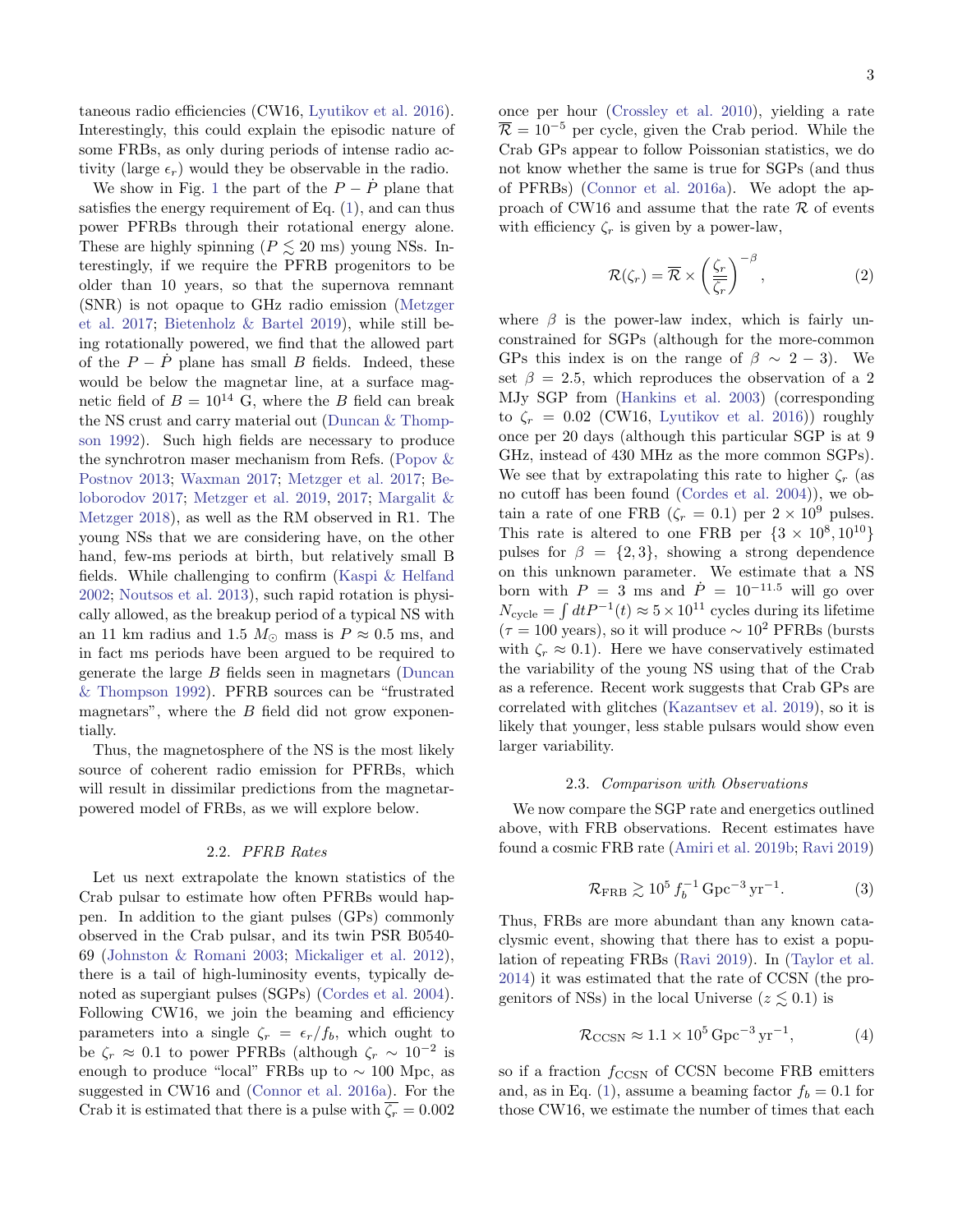

<span id="page-3-0"></span>**Figure 1.** Period (P, in ms) and period derivative  $(\dot{P})$  diagram for pulsars and PFRBs. We show the known magnetars (from the McGill catalogue [\(Olausen & Kaspi](#page-7-31) [2014\)](#page-7-31)) as green triangles, and the canonical pulsars as a yellow blob. The known millisecond pulsars (MSPs) lie below the reach of this plot ( $\dot{P} \approx 10^{-20}$ ). NSs with magnetic fields above  $B = 10^{14}$  G (shown as the dotted green line) can produce magnetically driven FRBs through flares. Here, instead, we focus on the less-magnetic NSs in the gray shaded area, which can emit periodic fast radio bursts (PFRBs) as supergiant pulses, powered through their spin-down. Below the black line, PFRBs would have a spin-down luminosity lower than  $10^{41}$  erg s<sup>-1</sup>, crossing the FRB death line and becoming invisible (at half a Gpc). Above the blue-dashed line pulsars would have a characteristic age  $\tau < 10$  years, so their SNRs would be opaque to FRBs. We show, as a red star, the possible location for the second repeater R2 (FRB 180814), if the period of 13 ms is confirmed; and the red dash-dotted lines represent its evolution over  $10^3$  years assuming braking indices of  $n = 2$  and 3, respectively. We also show, as a brown star, a hypothetical young highly spinning NS, which we have dubbed P0, as a possible PFRB source, which would evolve to become a canonical pulsar (at around  $\tau = 10^6$  years, which is marked by the dashed cyan line).

FRB has to repeat (above threshold) simply as

$$
N_{\rm rep} \gtrsim \frac{\mathcal{R}_{\rm FRB}}{\mathcal{R}_{\rm CCSN}f_{\rm CCSN}f_b} \gtrsim 10^2 \left(\frac{f_b}{0.1}\right)^{-1} \left(\frac{f_{\rm CCSN}}{0.1}\right)^{-1},\tag{5}
$$

assuming that all FRBs are powered by the rotation of young NSs (i.e., PFRBs). Thus, each PFRB progenitor ought to emit at least a hundred bright SGPs during its lifetime to account for the entire FRB population. This is in agreement with the statistics of the SGPs estimated above. Given the steep decline in the spindown luminosity of young NSs ( $L_{sd} \propto t^{-2}$ ), the typical lifetime that a NS can power an FRBs is a rather short  $\sim$  30 − 100 yrs (depending on the initial P and P), an order of magnitude below that of the magnetar model (300−1000 yrs) [\(Nicholl et al.](#page-7-32) [2017\)](#page-7-32). Note that here we have set a fiducial value of the fraction  $f_{\text{CCSN}} = 10\%$  of CCSN that result in the young highly spinning NSs, as it is comparable the birth rate of magnetars, although this

fraction is highly uncertain and difficult to reconstruct from data [\(Faucher-Giguere & Kaspi](#page-6-32) [2006;](#page-6-32) [Johnston &](#page-6-33) [Karastergiou](#page-6-33) [2017\)](#page-6-33).

Additionally, assuming that all FRBs observed thus far are repeaters, we can estimate their comoving number density to be

$$
n_{\text{PFRB}} \equiv \mathcal{R}_{\text{FRB}} \tau_{\text{PFRB}} \approx 3 \times 10^7 \left(\frac{f_b}{0.1}\right)^{-1} \text{ Gpc}^{-3} \tag{6}
$$

where we have chosen a representative lifetime of  $\tau_{\rm PFRB} \approx 30$  yrs. Thus, the odds of having a PFRB source within the closest Mpc to us—and pointing towards Earth—are  $\geq 0.3\%$  (depending on how overdense the local environment is), and any burst emitted by such a source would be detectable with low-cost antennae [\(Maoz & Loeb](#page-7-33) [2017\)](#page-7-33). The PFRB source density estimate above is between that of the magnetar model, which has  $n_{\text{FRB}} \sim 10^4 \text{ Gpc}^{-3}$  [\(Nicholl](#page-7-32) [et al.](#page-7-32) [2017\)](#page-7-32), and that of the "wandering beams" model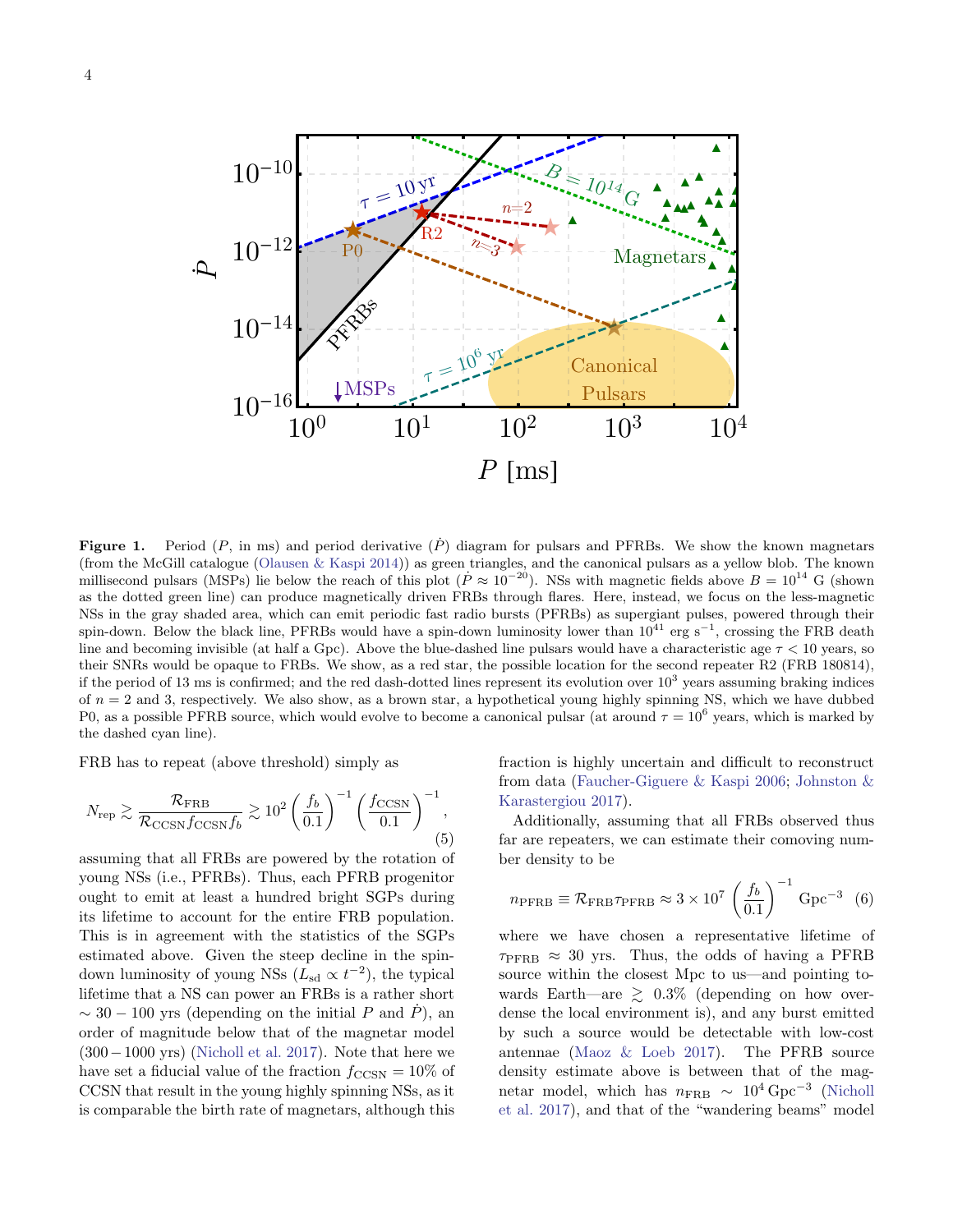(where FRBs are emitted from regular pulsars with a beaming factor  $f_b \sim 10^{-8}$ ) [\(Katz](#page-6-34) [2016a\)](#page-6-34), which requires  $n_{\rm FRB} \approx 10^{15} \,\rm Gpc^{-3}.$ 

#### 3. PREDICTIONS

<span id="page-4-0"></span>The PFRB model outlined above has a series of unique predictions, different from those of other mechanisms (including magnetars), which we now outline. We emphasize that, as is the case for gamma ray bursts, multiple FRB populations can coexist, and might in fact be preferred by current data [\(Palaniswamy et al.](#page-7-34) [2018;](#page-7-34) [James](#page-6-35) [2019;](#page-6-35) [Caleb et al.](#page-6-36) [2019\)](#page-6-36). Separating and characterizing each FRB population will be an important step towards better understanding this phenomenon.

For illustration purposes, throughout this section we will refer to a hypothetical young NS with  $P = 3$  ms and  $\dot{P} = 10^{-11.5}$  as P0, shown as a star in Fig. [1,](#page-3-0) which would be an example of a PFRB emitter. The inferred surface B field of this source would be  $B = 3 \times 10^{12}$  G, and its characteristic age  $\tau = 15$  yr. Unless otherwise stated, we will assume a standard braking index  $n = 3$ , ignoring B-field decay during the short period of the NS life that we study [\(Johnston & Karastergiou](#page-6-33) [2017\)](#page-6-33). Our predictions belong to two categories, those related with the spin-down nature of PFRBs in our model, and those related to their lack of strong  $B$  fields. These are:

• PFRB slow down. In the periodic model of FRBs every source is a highly spinning NS with some period P and derivative  $\dot{P}$ . Given the high energetics required to power FRBs, as given by Eq. [\(1\)](#page-1-1), all candidate PFRBs will have short periods ( $P \leq 20$  ms) which slow down relatively quickly. For our example P0, the period will change by 30% (from 3 to 4 ms) over a decade. Such a change is potentially observable via continuous monitoring, once periodicity is established.

• FRB dimming over time. The spin-down timescale for the young NSs that we are considering is typically short  $(t_{sd} \leq 10 \,\text{yrs})$  [\(Kashiyama & Murase](#page-6-37) [2017\)](#page-6-37), so the spin-down luminosity will decrease as  $t^{-2}$  during the entire PFRB life cycle. This scaling would be imprinted onto the FRB fluences, yielding dimmer FRBs from older sources (which would thus appear more rare for a fixed flux threshold). In fact, it is possible that some "one-off" FRBs are anomalously bright pulses from otherwise dim PFRBs, in anology with the RRAT case for pulsars [\(McLaughlin et al.](#page-7-35) [2006\)](#page-7-35).

• A closer population of FRBs. Farther sources would have to be younger to be bright enough to be detectable. Nonetheless, the SNR around the NSs does not allow FRBs to escape for sources younger than  $\tau \approx 10$  yrs. Thus, there exists a natural "horizon" for these FRBs, previously estimated at ∼100 Mpc (CW16, [Connor et al.](#page-6-7) [2016b\)](#page-6-7). This horizon can be expanded for NSs born with ms periods, albeit not farther than a few Gpc (for our assumed radio efficiencies and beaming factors). For instance, our example P0 with  $P = 3$  ms and  $\dot{P} = 10^{-11.5}$ will be observable with Jy ms fluence up to  $z = 0.5$  (2) Gpc comoving distance). An object that far would, however, quickly spin down and become unobservably dim. Thus, in this model older FRBs would tend to reside closer to us.

• Given the typical short lifetimes of PFRBs, we expect the SNR around them to make a non-negligible contribution to their DM [\(Piro](#page-7-36) [2016;](#page-7-36) [Yang & Zhang](#page-7-37) [2017\)](#page-7-37). For a typical ejecta mass of  $M_{\rm ej} = 10\,M_\odot,$  an ionization fraction of 10% [\(Metzger et al.](#page-7-12) [2017\)](#page-7-12), and a velocity of  $v_{\text{SNR}} = 10^9 \text{ cm s}^{-1}$ , we find that the SNR contributes a dispersion measure component of

<span id="page-4-2"></span><span id="page-4-1"></span>
$$
DM_{SNR} \approx 30 \,\text{pc}\,\text{cm}^{-3} \times \left(\frac{\tau}{30\,\text{yrs}}\right)^{-2},\tag{7}
$$

for an object of age  $\tau$ , which varies at a rate of

$$
\frac{d\text{DM}_{\text{SNR}}}{dt} \approx -2\,\text{pc}\,\text{cm}^{-3}\,\text{yr}^{-1} \times \left(\frac{\tau}{30\,\text{yrs}}\right)^{-3},\qquad(8)
$$

which is potentially observable [\(Hessels et al.](#page-6-38) [2019\)](#page-6-38). This would make the DM of these sources quickly varying, unlike other FRB models, although it can be negligible if the ejecta was less massive [\(Kashiyama & Murase](#page-6-37) [2017\)](#page-6-37).

• Small RM. The young NSs that we consider do not have surface magnetic fields large enough to eject ions from their crust, as opposed to magnetars [\(Dun](#page-6-26)[can & Thompson](#page-6-26) [1992\)](#page-6-26). Thus, the PWN around the NS has equal amounts of electrons and positrons (without the presence of ions to compensate), and cannot generate large RMs as observed for R1 [\(Michilli et al.](#page-7-18) [2018;](#page-7-18) [Gajjar et al.](#page-6-20) [2018\)](#page-6-20). The SNR, on the other hand, can potentially produce a non-negligible RM if the B field is aligned with the line of sight, and does not show many reversals. We follow the estimate in [\(Connor et al.](#page-6-7) [2016b\)](#page-6-7), where assuming  $B_{\parallel} \approx 1 \mu G$  (and no reversals) we find

<span id="page-4-3"></span>
$$
|\text{RM}_{\text{SNR}}| \approx 24 \,\text{rad}\,\text{m}^{-2} \times \left(\frac{\text{DM}_{\text{SNR}}}{30 \,\text{pc}\,\text{cm}^{-3}}\right),\qquad(9)
$$

which will quickly decay as the SNR expands, and can never reach the  $|RM| \sim 10^5$  rad m<sup>-2</sup> values of R1. It can, however, approach  $|RM| \sim 10^2$  rad m<sup>-2</sup>, as recently reported for the repeater FRB 180916.J0158+65 [\(An](#page-6-17)[dersen et al.](#page-6-17) [2019\)](#page-6-17).

FRB 180814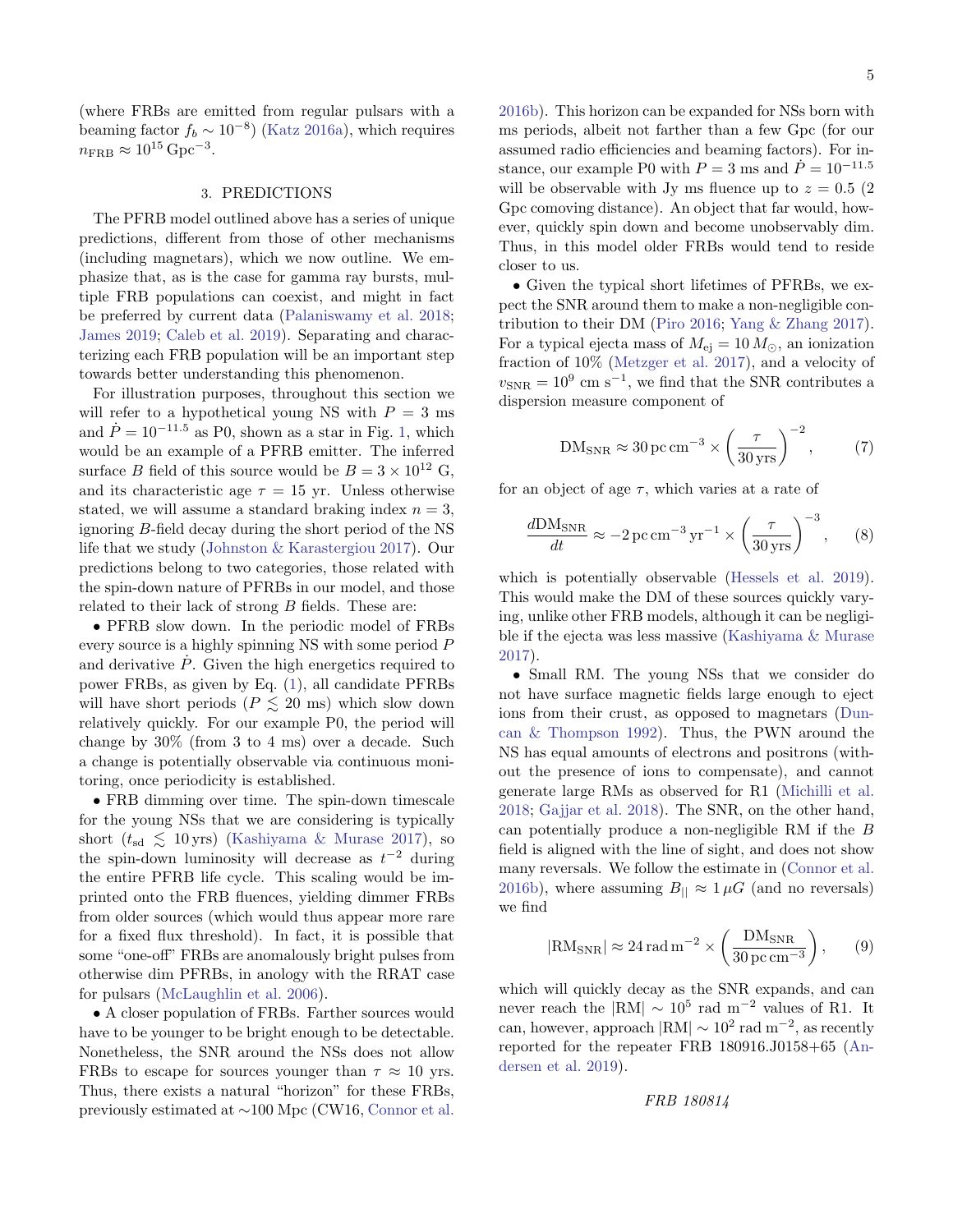Next we entertain the possibility that the recently detected FRB 180814 (R2; [\(Amiri et al.](#page-6-16) [2019a\)](#page-6-16)) is an example of a PFRB. Our main motivation is that the subpulses detected on September  $17<sup>th</sup>$  and October  $28<sup>th</sup>$ appear to be preferentially separated by 13 ms. If this were indeed the intrinsic period of a NS sourcing R2, this source would be the first periodic FRB detected and, as we will show, would be best explained by the PFRB model (as opposed to a flaring magnetar). Additionally, we can exemplify the predictions on PFRBs outlined above for the specific case of R2.

First, from an energetics perspective, we can place R2 in the  $P - \dot{P}$  plane by requiring enough spin-down luminosity to power a PFRB out to its maximum redshift  $z = 0.1$  (400 Mpc), and an age  $\tau \ge 10$  years, which we do in Fig. [1.](#page-3-0) Note that this maximum distance to R2 is significantly smaller than for R1, as is expected of PFRBs (CW16, [Connor et al.](#page-6-7) [2016b\)](#page-6-7). A NS with this  $P$  and  $\dot{P}$  has a relatively low surface magnetic field  $(B \approx 10^{13} \text{ G})$ , making it an ideal PFRB candidate. Moreover, given the required  $\dot{P} \sim 10^{-11}$ , we predict that the period of R2 will increase by 2% per year, reaching a value of 16 ms in a decade, at which point the spin-down power will have decreased by a factor of 2 with respect to its value today.

Second, we can constrain the age of R2 to be above 15 years by demanding that the SNR contribution to its DM, from Eq. [\(7\)](#page-4-1), is smaller than its observed extragalactic component ( $\text{DM}_{\text{EG}} \approx 100 \text{ pc cm}^{-3}$  [\(Amiri et al.](#page-6-16) [2019a\)](#page-6-16)). Additionally, using the full data in [\(Amiri et al.](#page-6-16) [2019a\)](#page-6-16) we fit for a time derivative of this quantity, and find  $dDM_{EG}/dt = 15 \pm 20$  pc cm<sup>-3</sup> yr<sup>-1</sup>, consistent with zero. By comparing this bound with Eq. [\(8\)](#page-4-2) we also find that  $\tau \geq 15$  years. For the predicted values of  $P - \dot{P}$ , the characteristic age of the progenitor of R2 is 22 years, in agreement with the constraints above, as well as with with the required  $\tau > 10$  years for the remnant to be transparent to radio [\(Metzger et al.](#page-7-12) [2017\)](#page-7-12).

Finally, all detections of R2 lack polarization information, so no conclusion about its RM has been reached thus far. In the PFRB model we expect only a modest RM from the SNR, which is bounded by  $|RM| \leq 80$  rad  $m^{-2}$ , found by using  $DM_{EG}$  as the SNR contribution in Eq. [\(9\)](#page-4-3).

## 4. DISCUSSION AND CONCLUSIONS

<span id="page-5-0"></span>In this paper we have studied the predictions of a model in which FRBs are powered by rotational energy from young NSs, and are thus periodic (PFRBs). While we have focused on the radio burst itself, emission is expected in other bands. For instance, higherenergy photons will energize a PWN around the NS,

which can give rise to a persistent radio source, akin to that of R1. This mechanism has been extensively studied, and we refer the reader to Refs. [\(Murase et al.](#page-7-23) [2016;](#page-7-23) [Kashiyama & Murase](#page-6-37) [2017;](#page-6-37) [Margalit et al.](#page-7-38) [2018;](#page-7-38) [Beloborodov](#page-6-11) [2017;](#page-6-11) [Wang & Lai](#page-7-39) [2019\)](#page-7-39) for more details. Moreover, the PFRB progenitors can be fairly bright in X-rays [\(Perna et al.](#page-7-40) [2008;](#page-7-40) [Popov & Pshirkov](#page-7-41) [2016;](#page-7-41) [Lyu](#page-7-42)[tikov & Lorimer](#page-7-42) [2016\)](#page-7-42), although these do not escape the opaque SNR for a few hundred years, hindering detection [\(Metzger et al.](#page-7-12) [2017;](#page-7-12) [Bhirombhakdi et al.](#page-6-39) [2018\)](#page-6-39). A more-direct avenue are gamma-rays, although current limits do not constrain this model [\(Cunningham et al.](#page-6-40) [2019\)](#page-6-40).

While we have shown that energetically it is possible that NSs emit PFRBs, we have not addressed the actual emission mechanism. For instance, any successful model for repeating FRBs has to explain the downward drift in frequency commonly observed. This drift could be intrinsic to the emission process, as for instance both curvature radiation [\(Katz](#page-6-41) [2018a;](#page-6-41) [Wang et al.](#page-7-43) [2019;](#page-7-43) [Lu &](#page-7-44) [Kumar](#page-7-44) [2018;](#page-7-44) [Kumar et al.](#page-6-42) [2017\)](#page-6-42) and a mechanism analogous to solar flares [\(Fletcher et al.](#page-6-43) [2011\)](#page-6-43) are expected to produce this drift, whereas propagation effects (such as plasma lensing) typically produce drifts in both directions [\(Cordes et al.](#page-6-44) [2017\)](#page-6-44). Given the uncertainties surrounding the radio emission mechanism of pulsars in general, and of the Crab SGPs in particular, we leave the task of modeling the PFRB emission for future work.

In the PFRB scenario the episodic nature of FRBs can be explained by the stochasticity of SGP emission (as only a few times per year there are SGPs above threshold). In addition, starquakes or "storms" on NS magnetospheres [\(Katz](#page-6-6) [2017;](#page-6-6) [Wang et al.](#page-7-45) [2018\)](#page-7-45) might produce sporadic releases of energy. On the other hand, a continually emitting source might appear episodic if observed through a dense—but porous—SNR, as the observer and source move. For instance, over/underdensities in the SNR of size  $\sim$  100 km can explain the  $\sim$  0.1 s duration of some of the bursts in R2. We note, in addition, that the magnetar model can potentially generate periodic FRBs under specific conditions [\(Beloborodov](#page-6-11) [2017\)](#page-6-11).

As an application, we note that any cosmological source of periodic bursts can act as a "standard clock", allowing us to measure the cosmic expansion rate through the time dependence of redshifts [\(Loeb](#page-6-45) [1998\)](#page-6-45). Unfortunately, this effect induces a diminute  $\dot{P} \sim H_0 P \sim 10^{-20}$  on PFRBs, orders of magnitude below the value necessary to power them. While challenging to observe, this effect would add to the cosmo-logical power of FRBs [\(McQuinn](#page-7-46) [2014;](#page-7-46) Muñoz et al. [2016;](#page-7-47) [Walters et al.](#page-7-48) [2018;](#page-7-49) Muñoz & Loeb 2018; [Mad](#page-7-50)[havacheril et al.](#page-7-50) [2019;](#page-7-50) [Ravi et al.](#page-7-51) [2019b\)](#page-7-51), especially if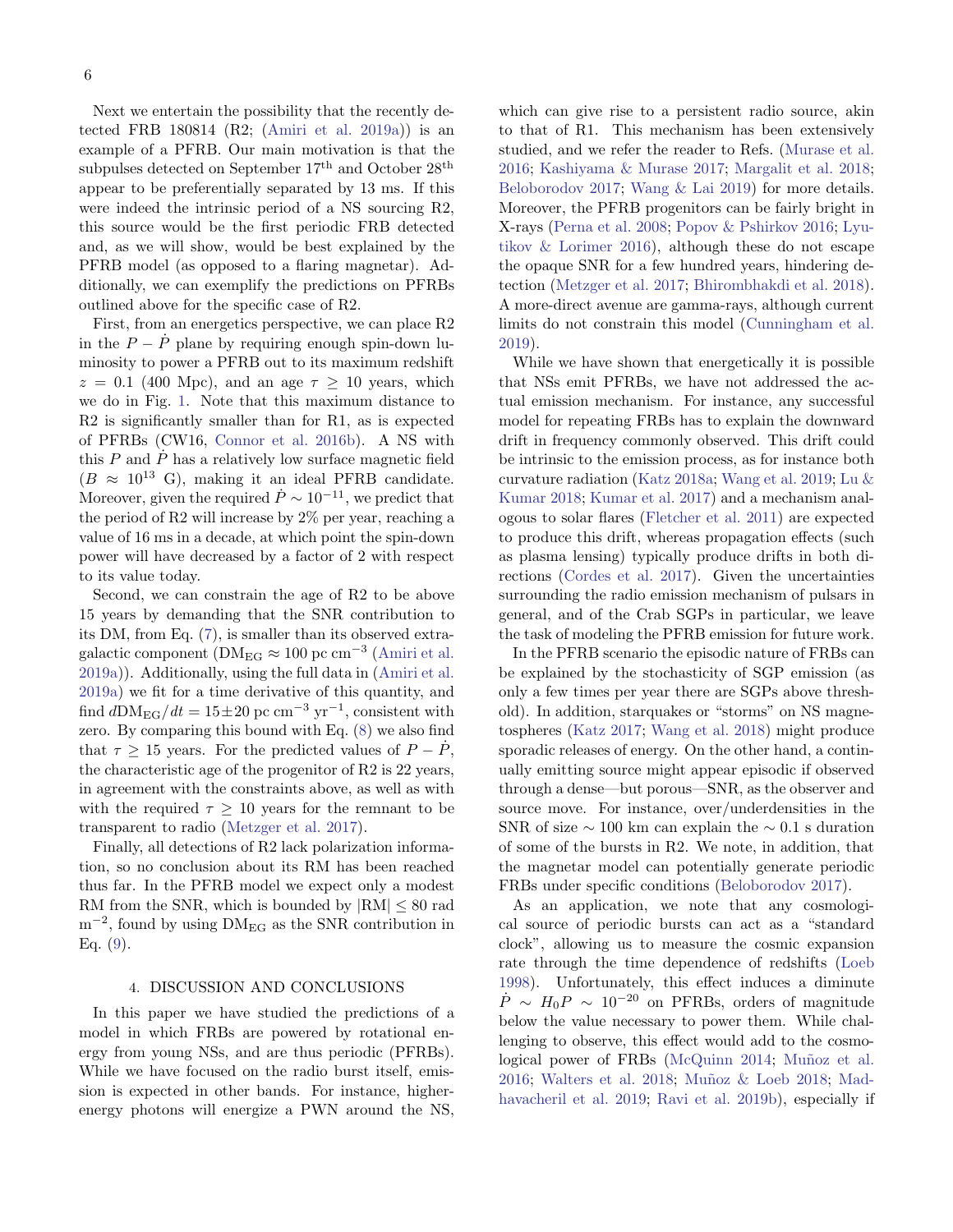some are strongly lensed [\(Dai & Lu](#page-6-46) [2017;](#page-6-46) [Li et al.](#page-6-47) [2018;](#page-6-47) [Wagner et al.](#page-7-52) [2019\)](#page-7-52).

In conclusion, in this work we have studied the possibility that a population of FRBs are periodic repeaters, which we have dubbed PFRBs. An example might be the recently discovered FRB 180814, which appears to show a 13-ms period. We have put forth a series of predictions, which can test this hypothesis within the next decade, shedding light onto the origin of the mysterious fast radio bursts.

We are thankful to Jim Cordes and Shami Chatterjee for discussions, and the owners of the FRB  $<sup>1</sup>$  $<sup>1</sup>$  $<sup>1</sup>$  and mag-</sup> netar<sup>[2](#page-6-49)</sup> catalogues. JBM is funded by a Department of Energy (DOE) grant de-sc0019018. AL is supported in part by grants from the JTF to the BHI, and by the Breakthrough Prize Foundation.

# REFERENCES

- <span id="page-6-10"></span>Abramowicz, M. A., Bejger, M., & Wielgus, M. 2018, Astrophys. J., 868, 17
- <span id="page-6-16"></span>Amiri, M., et al. 2019a, Nature, 566, 235
- <span id="page-6-2"></span>—. 2019b, Nature, 566, 230
- <span id="page-6-17"></span>Andersen, B. C., et al. 2019, arXiv:1908.03507
- <span id="page-6-24"></span>Bannister, K. W., et al. 2019, arXiv:1906.11476
- <span id="page-6-13"></span>Barrau, A., Rovelli, C., & Vidotto, F. 2014, Phys. Rev., D90, 127503
- <span id="page-6-11"></span>Beloborodov, A. M. 2017, Astrophys. J., 843, L26
- <span id="page-6-15"></span>Bhandari, S., et al. 2018, Mon. Not. Roy. Astron. Soc., 475, 1427
- <span id="page-6-39"></span>Bhirombhakdi, K., Chornock, R., Margutti, R., et al. 2018, Astrophys. J., 868, L32
- <span id="page-6-25"></span>Bietenholz, M. F., & Bartel, N. 2019, in 14th European VLBI Network Symposium and Users Meeting (EVN2018) Granada, Spain, October 8-11, 2018
- <span id="page-6-36"></span>Caleb, M., Stappers, B., Rajwade, K., & Flynn, C. 2019, arXiv:1902.00272
- <span id="page-6-19"></span>Chatterjee, S., et al. 2017, Nature, 541, 58
- <span id="page-6-29"></span>Connor, L., Pen, U.-L., & Oppermann, N. 2016a, Mon. Not. Roy. Astron. Soc., 458, L89
- <span id="page-6-7"></span>Connor, L., Sievers, J., & Pen, U.-L. 2016b, Mon. Not. Roy. Astron. Soc., 458, L19
- <span id="page-6-22"></span>Cordes, J. M., Bhat, N. D. R., Hankins, T. H., McLaughlin, M. A., & Kern, J. 2004, Astrophys. J., 612, 375
- <span id="page-6-4"></span>Cordes, J. M., & Chatterjee, S. 2019, arXiv:1906.05878
- <span id="page-6-5"></span>Cordes, J. M., & Wasserman, I. 2016, Mon. Not. Roy. Astron. Soc., 457, 232
- <span id="page-6-44"></span>Cordes, J. M., Wasserman, I., Hessels, J. W. T., et al. 2017, Astrophys. J., 842, 35
- <span id="page-6-30"></span>Crossley, J. H., Eilek, J. A., Hankins, T. H., & Kern, J. S. 2010, Astrophys. J., 722, 1908
- <span id="page-6-40"></span>Cunningham, V., et al. 2019, arXiv:1905.06818
- <span id="page-6-46"></span>Dai, L., & Lu, W. 2017, Astrophys. J., 847, 19
- <span id="page-6-26"></span>Duncan, R. C., & Thompson, C. 1992, Astrophys. J., 392, L9

<span id="page-6-49"></span> $^2$ http://www.physics.mcgill.ca/ pulsar/magnetar/main.html

- <span id="page-6-8"></span>Falcke, H., & Rezzolla, L. 2014, Astron. Astrophys., 562, A137
- <span id="page-6-32"></span><span id="page-6-1"></span>Farah, W., et al. 2019, arXiv:1905.02293
- Faucher-Giguere, C.-A., & Kaspi, V. M. 2006, Astrophys. J., 643, 332
- <span id="page-6-43"></span>Fletcher, L., et al. 2011, Space Sci. Rev., 159, 19
- <span id="page-6-9"></span>Fuller, J., & Ott, C. 2015, Mon. Not. Roy. Astron. Soc., 450, L71
- <span id="page-6-20"></span>Gajjar, V., et al. 2018, Astrophys. J., 863, 2
- <span id="page-6-23"></span>Hankins, T. H., Kern, J. S., Weatherall, J. C., & Eilek, J. A. 2003, Nature, 422, 141
- <span id="page-6-38"></span>Hessels, J. W. T., et al. 2019, Astrophys. J., 876, L23
- <span id="page-6-35"></span>James, C. W. 2019, arXiv:1902.04932
- <span id="page-6-33"></span>Johnston, S., & Karastergiou, A. 2017, Mon. Not. Roy. Astron. Soc., 467, 3493
- <span id="page-6-28"></span>Johnston, S., & Romani, R. W. 2003, Astrophys. J., 590, L95
- <span id="page-6-12"></span>Kashiyama, K., Ioka, K., & Mészáros, P. 2013, Astrophys. J., 776, L39
- <span id="page-6-37"></span><span id="page-6-27"></span>Kashiyama, K., & Murase, K. 2017, Astrophys. J., 839, L3
- Kaspi, V. M., & Helfand, D. J. 2002, ASP Conf. Ser., 271, 3
- <span id="page-6-14"></span>Katz, J. I. 2014, Phys. Rev., D89, 103009
- <span id="page-6-34"></span>—. 2016a, arXiv:1611.01243, [Mon. Not. Roy. Astron. Soc.467,L96(2017)]
- <span id="page-6-21"></span><span id="page-6-6"></span>—. 2016b, Astrophys. J., 826, 226
- —. 2017, Mon. Not. Roy. Astron. Soc., 469, L39
- <span id="page-6-41"></span>—. 2018a, Mon. Not. Roy. Astron. Soc., 481, 2946
- <span id="page-6-3"></span>—. 2018b, Prog. Part. Nucl. Phys., 103, 1
- <span id="page-6-31"></span>Kazantsev, A. N., Potapov, V. A., & Pshirkov, M. S. 2019, arXiv:1905.05261
- <span id="page-6-42"></span>Kumar, P., Lu, W., & Bhattacharya, M. 2017, Mon. Not. Roy. Astron. Soc., 468, 2726
- <span id="page-6-18"></span>Kumar, P., et al. 2019, arXiv:1908.10026
- <span id="page-6-47"></span>Li, Z.-X., Gao, H., Ding, X.-H., Wang, G.-J., & Zhang, B. 2018, Nature Commun., 9, 3833
- <span id="page-6-45"></span>Loeb, A. 1998, Astrophys. J., 499, L111
- <span id="page-6-0"></span>Lorimer, D. R., Bailes, M., McLaughlin, M. A., Narkevic, D. J., & Crawford, F. 2007, Science, 318, 777

<span id="page-6-48"></span><sup>1</sup> <http://frbcat.org/>